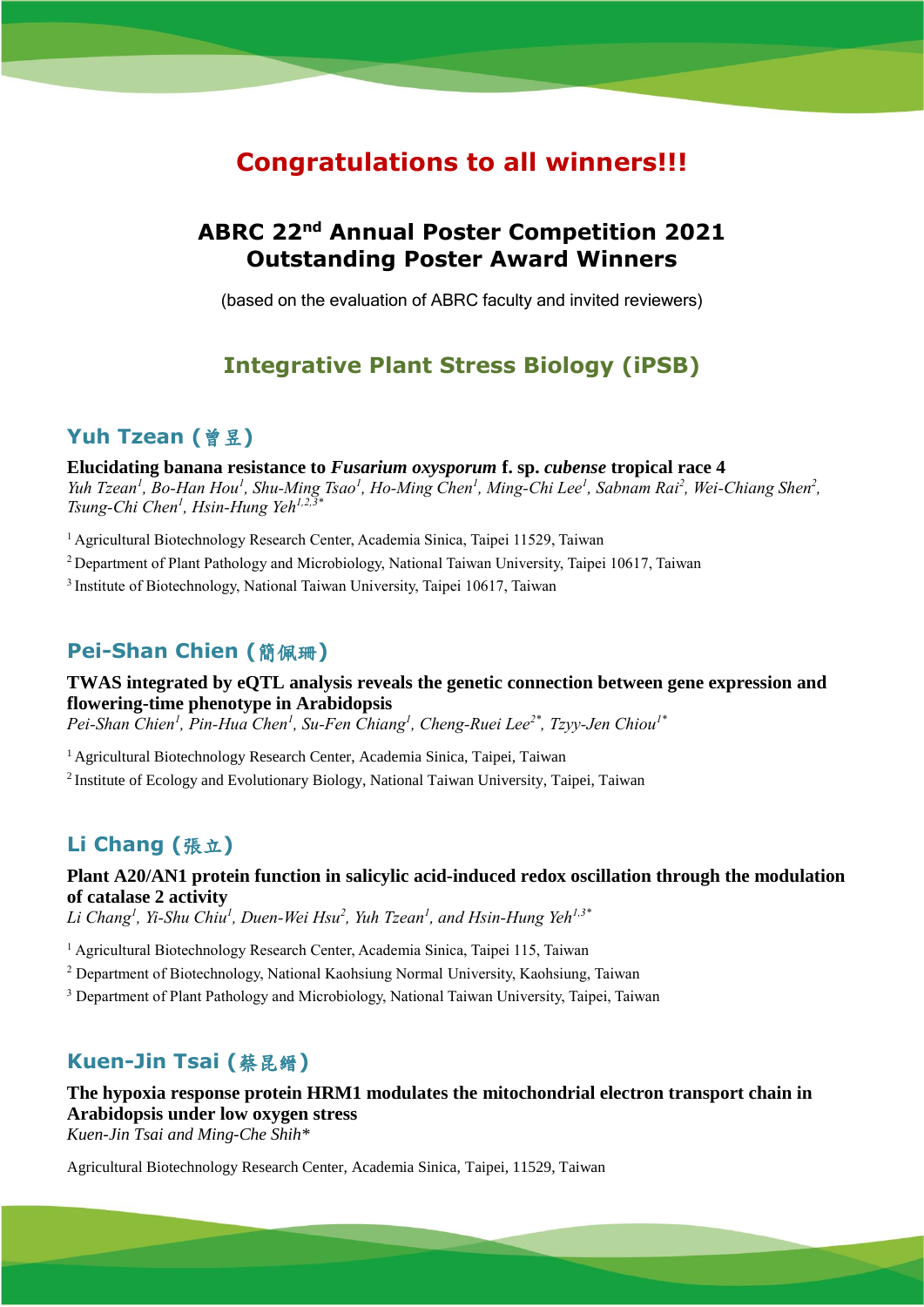# **Yi-Shu Chiu (**邱乙書**)**

# **Fungal F8-Culture Filtrate Induces Tomato Resistance against Tomato Yellow Leaf Curl Thailand Virus**

*Yi-Shu Chiu1,# and Hsin-Hung Yeh1,2,3,\**

<sup>1</sup> Agricultural Biotechnology Research Center, Academia Sinica, Taipei 11529, Taiwan

<sup>2</sup> Department of Plant Pathology and Microbiology, National Taiwan University, Taipei 10617, Taiwan

<sup>3</sup> Institute of Biotechnology, National Taiwan University, Taipei 10617, Taiwan

# **Pao-Yuan Hsiao (**蕭保元**)**

**A negative feedback regulatory loop involving ERF-VII genes during the submergence stress** *Pao-Yuan Hsiao# , Ming-Che Shih\**

Agricultural Biotechnology Research Center, Academia Sinica, Taipei, 11529, Taiwan

# **Po-Xing Zheng (**鄭伯忻**)**

#### **Protoplast Regeneration and CRISPR-Cas Genome Editing in** *Brassica oleracea* **Without Widespread Genome Alterations**

*Yao-Cheng Lin1,\*, Steven Lin2,#, Chen-Tran Hsu3,#, Po-Xing Zheng1,#, Qiao-Wei Cheng3,#, Yu-Hsuan Yuan3,#, Fu-Hui Wu<sup>3</sup> , Yu-Lin Wu<sup>1</sup> , Jen Sheen<sup>4</sup> , Ming-Che Shih<sup>3</sup>and Choun-Sea Lin3,\**

<sup>1</sup> Biotechnology Center in Southern Taiwan, Agricultural Biotechnology Research Center, Academia Sinica, Tainan, Taiwan

2 Institute of Biological Chemistry, Academia Sinica, Taipei, Taiwan

<sup>3</sup> Agricultural Biotechnology Research Center, Academia Sinica, Taipei, Taiwan

<sup>4</sup> Department of Molecular Biology and Centre for Computational and Integrative Biology, Massachusetts General Hospital, and Department of Genetics, Harvard Medical School, Boston, MA 02114, USA

# These authors contributed equally to this work

# **Yu-Chun Shao (**邵俞鈞**)**

## **PHOSPHATE TRANSPORTER 5 modulates PHR1-dependent immunity by regulating the status of intracellular inositol pyrophosphates**

*Ching Chan, Yu-Chun Shao and Tzyy-Jen Chiou\**

Agricultural Biotechnology Research Center, Academia Sinica, Taipei, Taiwan

## **Yu-Chun Hsiao (**蕭伃君**)**

**Identification of rice (***Oryza sativa***) RGF1 and elucidation of the protection mechanism of root meristem from high-temperature stress by** *Arabidopsis* **RGF1 peptide** *Yu-Chun Hsiao1, 2 and Masashi Yamada1, 2, \**

<sup>1</sup> Agricultural Biotechnology Research Center, Academia Sinica, Taipei

2 Biotechnology Center in Southern Taiwan, Academia Sinica, Tainan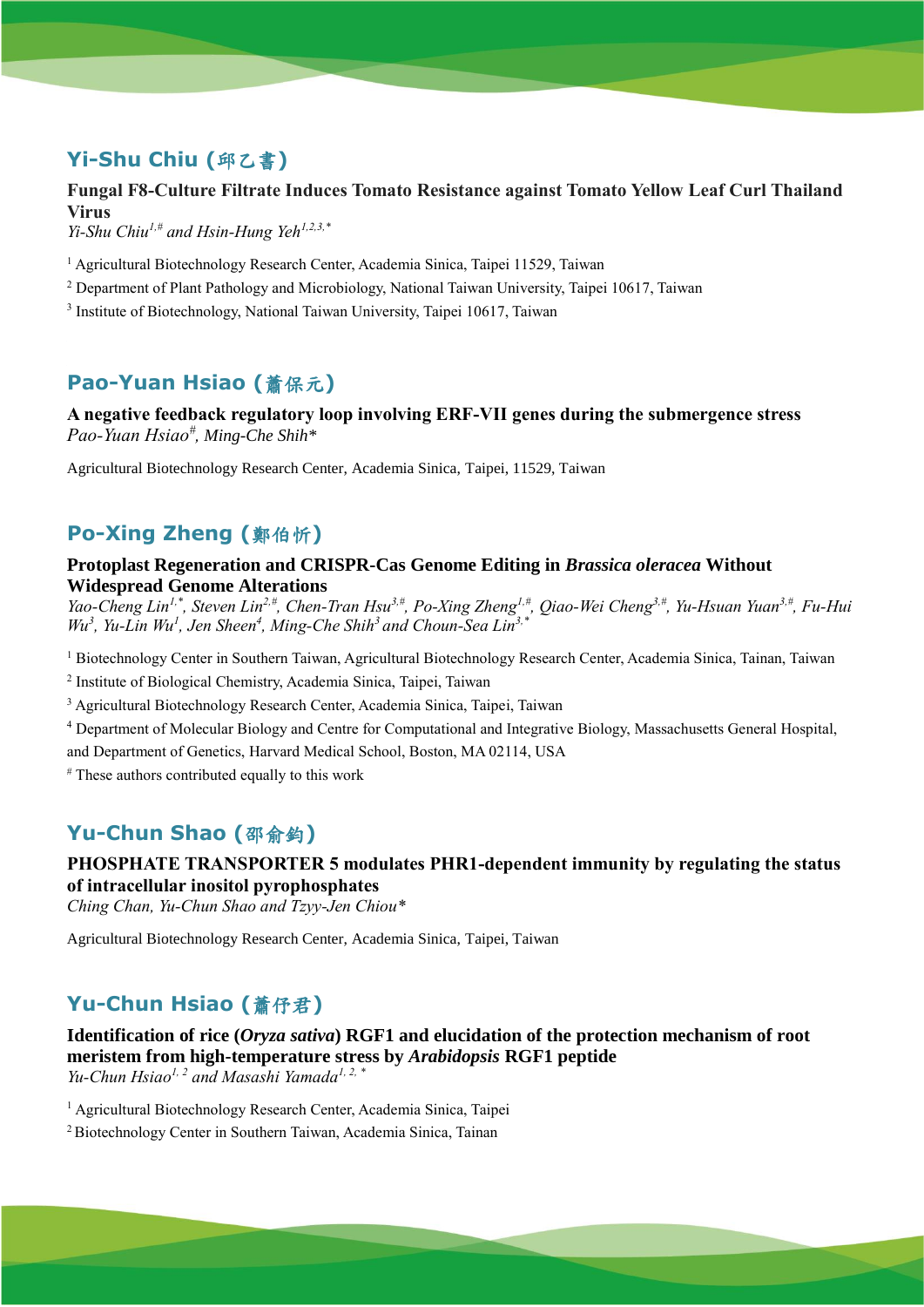# **Wan-Yin Han (**韓宛縈**)**

#### **RNA decay landscape carved by Arabidopsis 5'-3' exoribonucleases in the XRN family** *Wan-Yin Han1, 2 , Ho-Ming Chen1,2*

<sup>1</sup> Agricultural Biotechnology Research Center, Academia Sinica, Taipei 115, Taiwan

<sup>2</sup> Molecular and Biological Agricultural Sciences Program, Taiwan International Graduate Program, National Chung-Hsing University, 402 Taichung, Taiwan, and Academia Sinica, 115 Taipei, Taiwan

# **Herbal Medicine Research (HMR) or Molecular Vaccine Technology (mVT) or Enzyme Biotechnology**

### **Hieu Tran Nguyen Minh (**陳明**)**

#### **Functional and Mechanistic Study of Rotam-CS on Regulation of Gut Microbiota in Layer Chickens**

*Tran Nguyen Minh Hieu1,2, Tien-Fen Kuo<sup>2</sup> , Lin Chih-Yu<sup>2</sup> , Didier Mazel<sup>3</sup> , Wen-Chin Yang1,2,4,5,6,\**

<sup>1</sup> National Taiwan University, Taiwan

<sup>2</sup> Agricultural Biotechnology Research Center, Academia Sinica, Taiwan

<sup>3</sup> Unité Plasticité du Génome Bactérien, Institut Pasteur, 75724 Paris, France

<sup>4</sup> Department of Aquaculture, National Ocean University, Keelung Chung, Taiwan

5 Institute of Pharmacology, Yang-Ming University, Taipei, Taiwan

<sup>6</sup> Department of Life Sciences, National Chung-Hsing University, Taichung 402, Taiwan

# **Li-Ting Ma (**馬莉婷**)**

**The modular co-expression system for bacterial conjugated polyynes production in** *Escherichia coli Li-Ting Ma1,2, You-Huei Huang1,2, Yu-Chieh Chen1,2, Sin Yong Hoo1,2, Ching-Chih Lin1,2 and Yu-Liang Yang1,2,\**

<sup>1</sup> Agricultural Biotechnology Research Center, Academia Sinica, Taipei 115, Taiwan

<sup>2</sup> Biotechnology Center in southern Taiwan, Academia Sinica, Tainan 711, Taiwan

# **Po-Wen Tu (**凃博文**)**

#### **Microbial Community Guided Approach for Developing Biological Control Agents of Banana Fusarium Wilt**

*Po-Wen Tu1,2,#, Ching-Chih Lin1,2,#, Wei-Chen Hsu1,2, Chih Lin<sup>1</sup> , Han-Tan Cheng<sup>1</sup> , Ying-Ning Ho<sup>3</sup> , Yu-Liang Yang1,2,\**

<sup>1</sup> Agricultural Biotechnology Research Center, Academia Sinica, Taipei, Taiwan, 115

<sup>2</sup> Biotechnology Center in Southern Taiwan, Academia Sinica, Tainan, Taiwan, 711

<sup>3</sup> Institute of Marine Biology, National Taiwan Ocean University, Keelung, Taiwan, 202